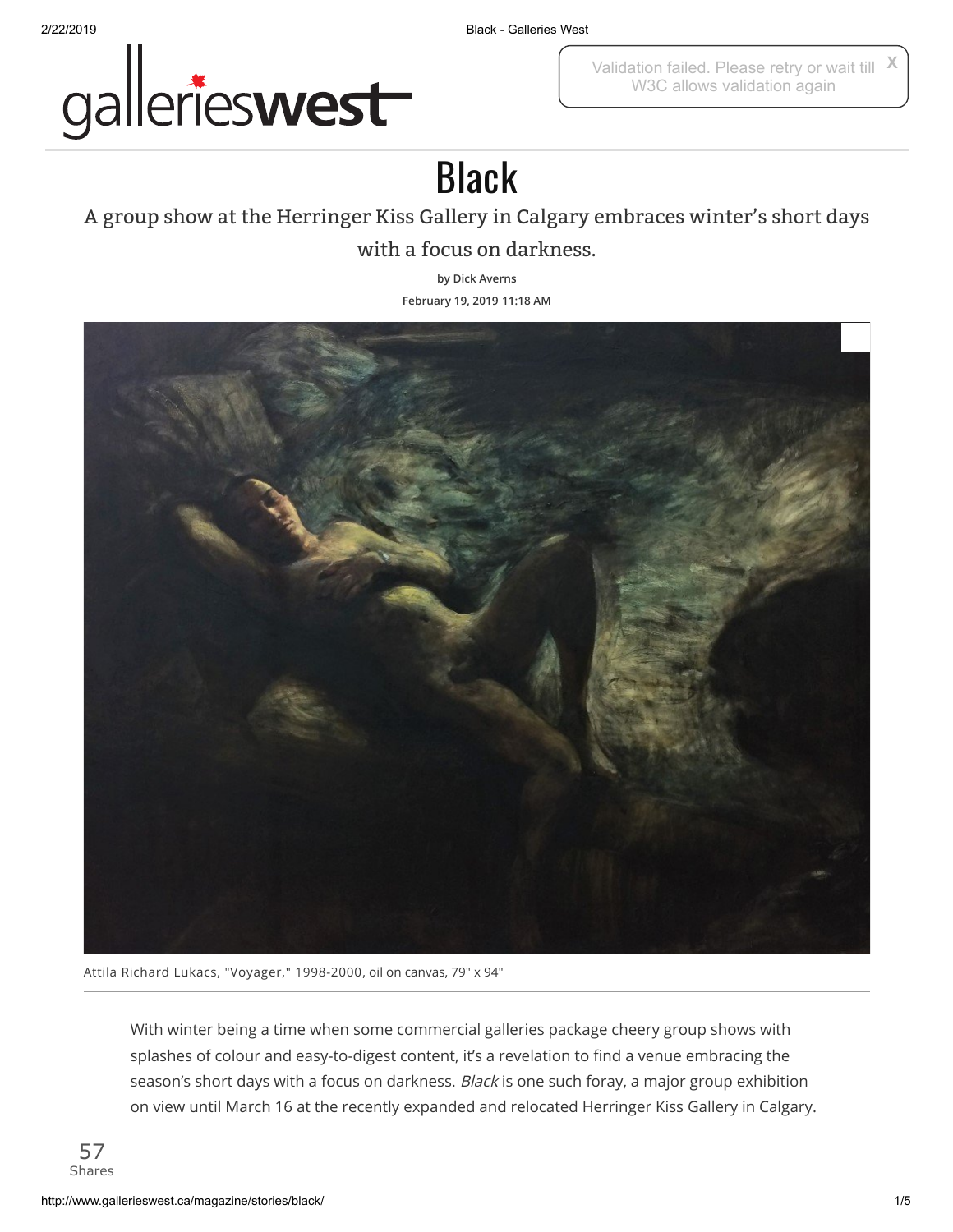## 2/22/2019 Black - Galleries West

Inky hues and the weight of spectral implosion may sound overly sombre, but of course black is invariably counterbalanced with white, and with it a pathway to shedding light on mood, reflection and contemplation. A sterling example comes via the recent addition of Vancouverbased international star Attila Richard Lukacs to the gallery's stable.

His Voyager, from 1998-2000, is the largest work in the show, and also one of the most illuminating and meditative. Embodying the precarity of life and a shadowy reclining male nude, seemingly floating or hinged in a world of mortal epiphany, the painting offers a journey towards either a netherworld, or an otherworld of endless liminality.



Shelley Adler, "Faraway," 2018, ink on paper, 80" x 45"

Monochromatic tendencies are often tied to reduction and abstraction (think Bridget Riley, Mark Rothko, Mona Hatoum or Anish Kapoor). But Black offers a balance of notable figurative work, particularly by Toronto's Shelley Adler and Montreal's Dennis Ekstedt. Both have a trio of paintings and ably demonstrate how to break the schoolteacher's rule to never apply pure black paint.

In Adler's 2018 Faraway, a larger-than-life girl holds your gaze with her captivating black pupils, pigtails and lips, oset by clothes of pale grey and light blue. Smaller portraits command equally

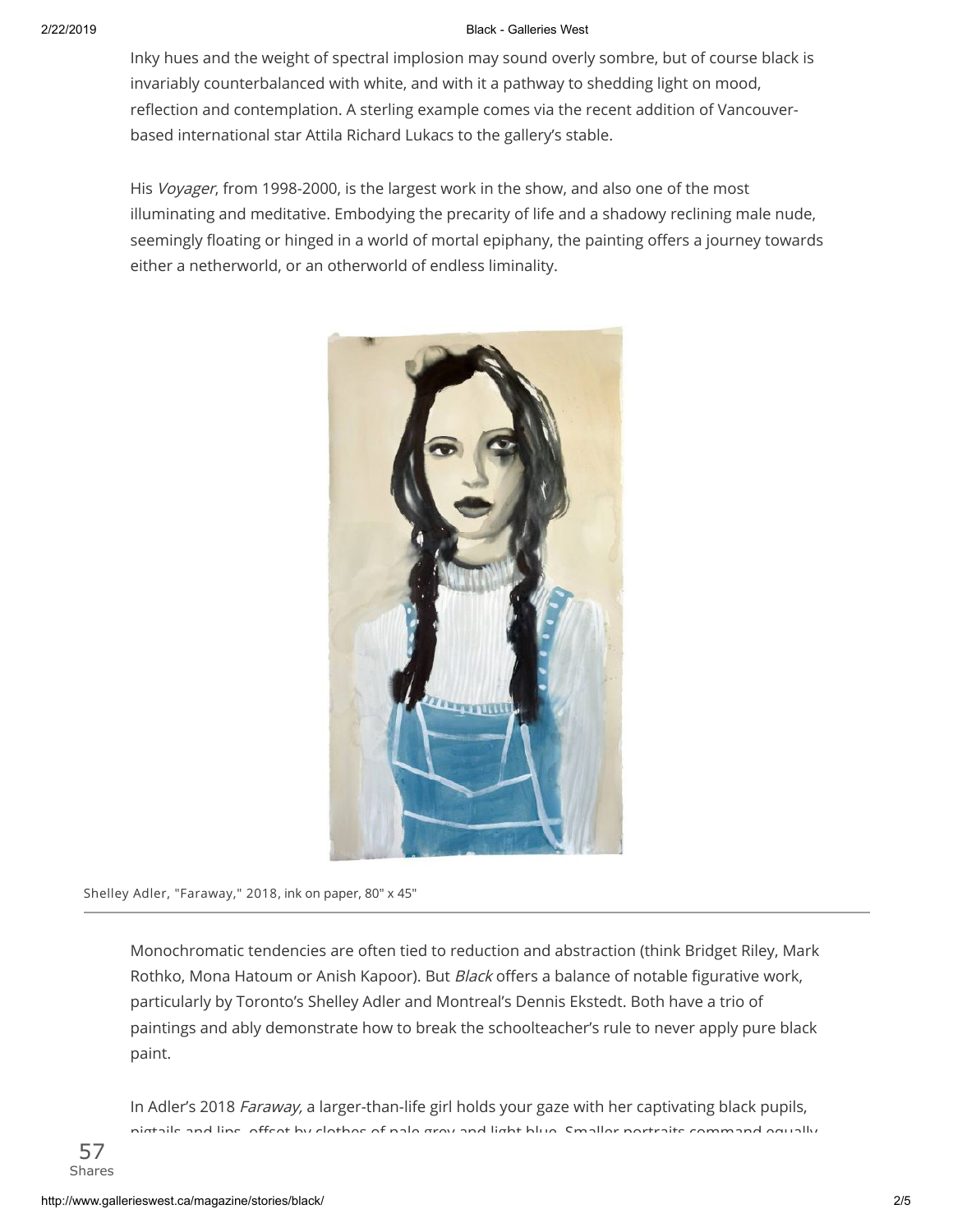Dennis Ekstedt, "Cluster 2," 2007, oil on wood, 35" x 29.5"

Meanwhile, Ekstedt's elevated nocturnal cityscapes oscillate with myriad twinkling lamplights, filtered through evocations of windows or, in one instance, perhaps a car's windshield. There's a sense of ubiquity, yet distilled moments of suspended animation offer transport beyond one's conscious self.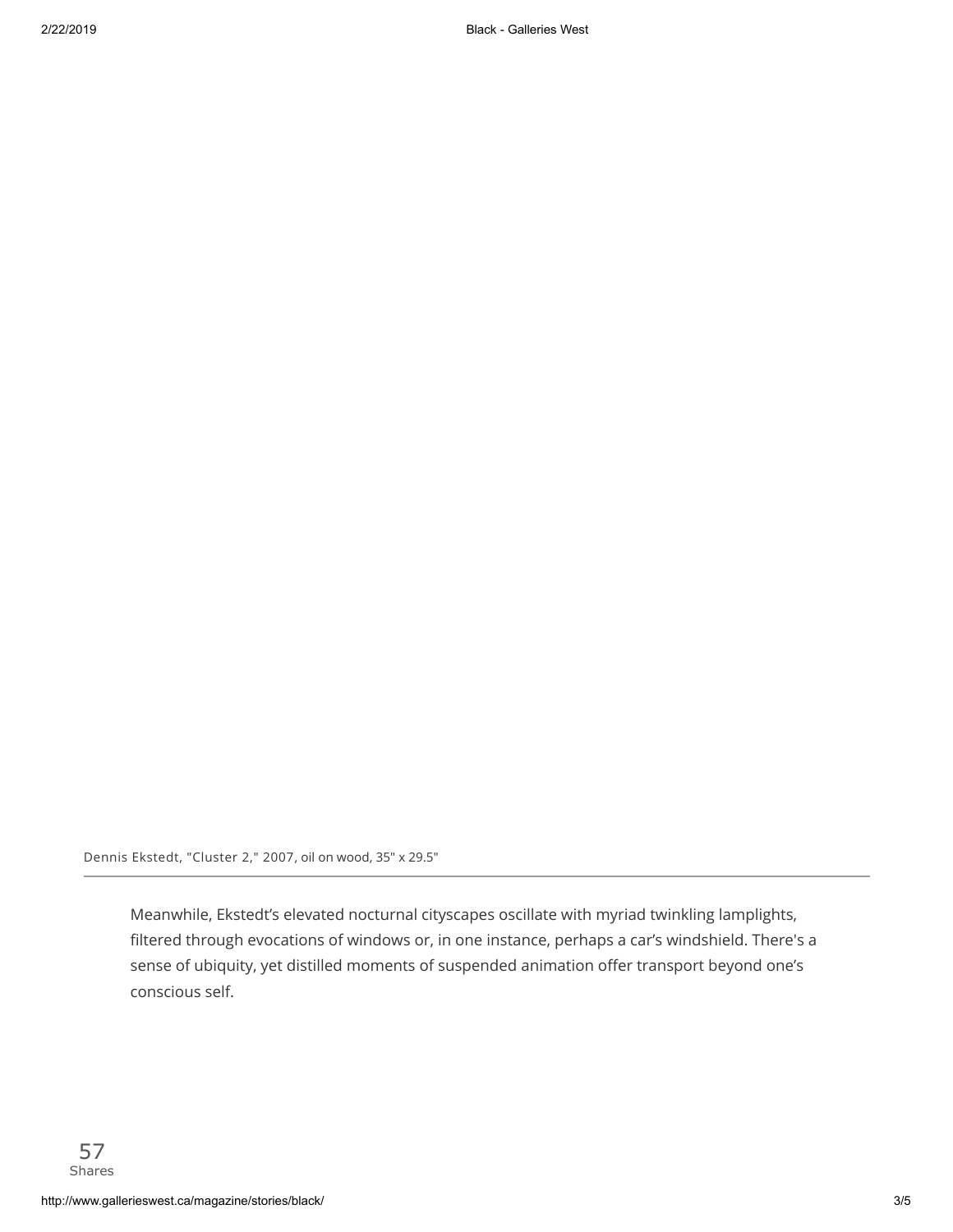Michael Davidson, "Distant Shore," 2008, oil on canvas, 84" x 96"

Sculptures and abstract art build out the show, with Calgary-based artist Curtis Cutshaw's Horizon and Toronto artist Michael Davidson's Distant Shore providing two examples of hypnotic planes comprising well-balanced and rhythmic tableaus. Notably, Black includes a healthy roster of non-Calgary artists, indicating the breadth, depth and all-round success of the gallery's program.

Naysayers may opine that black is a hackneyed calling card for art chic. Or that large-scale conceptual endeavours function effectively only in the confines of a white-cube gallery. On the first point, black functions credibly in many settings, so I won't get enticed into debating a